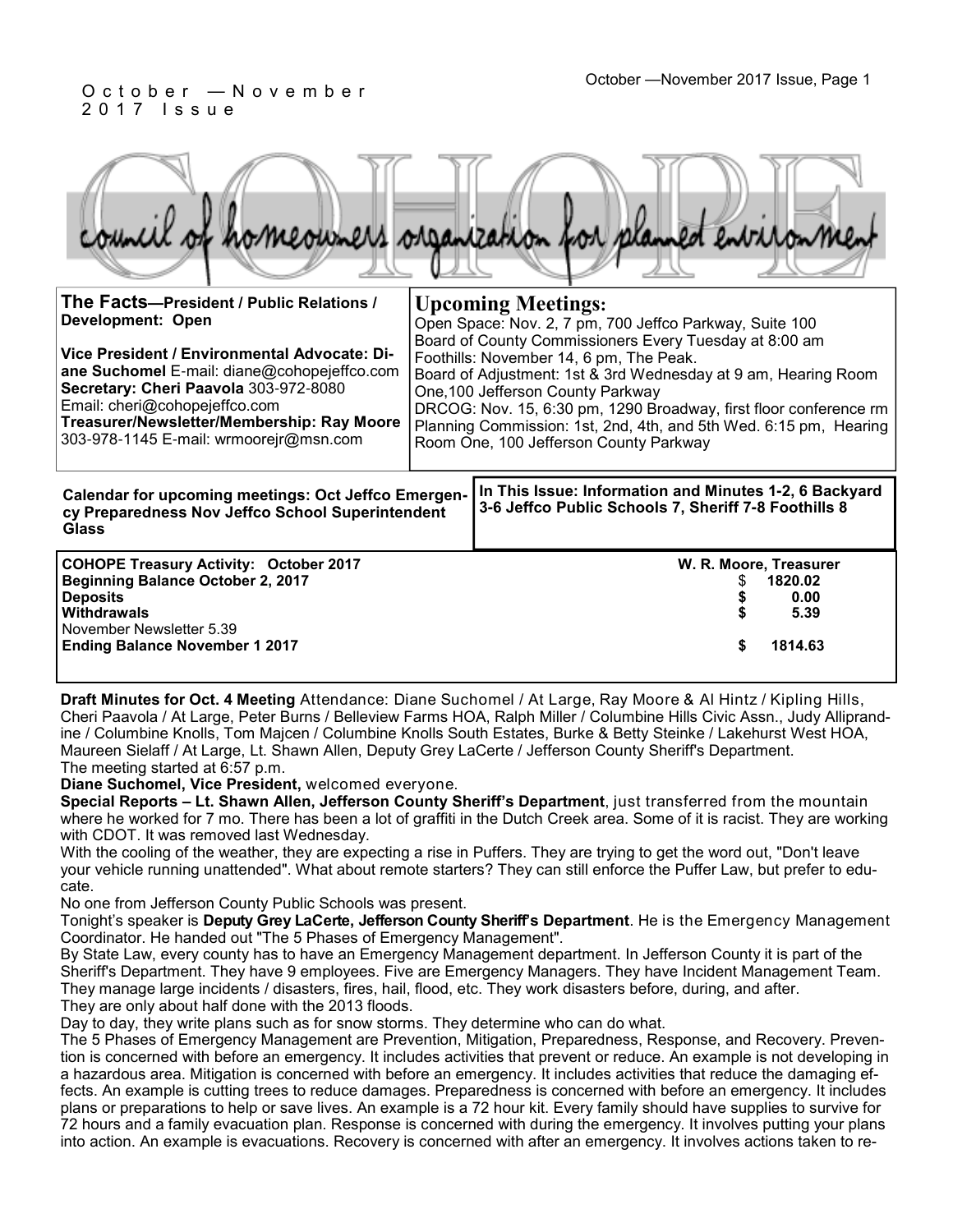turn to normal or a safer situation. An example is cleanup and repairs.

FEMA is not there to make us whole. It is only there to put things back to the minimum conditions. The money is only for uninsured items.

The Emergency Management Team gets to deal with state and federal bureaucracies. They manage the resources for emergencies. They can be sent all over the country.

How do they handle the radio coverage issue? They have coverage over 93% of the state. Most areas have several systems to manage this issue. They also have repeaters and similar systems.

A good example is Texas. They built in a flood plain. FEMA will not pay to rebuild properties. They will mitigate money to move people and the area can never be built on again.

Emergency Management funding grants come from federal dollars and Sheriff's Department budget.

If a city does not have an Emergency Management Team, the county has to cover the area.

Do they do many mock scenarios? Yes, but they try to work with reality. They do internal drills and Quarterly Training that are county-wide, regional exercises, and state wide exercises.

Do they have a plan for volcanos? No. That is not a lately scenario in our area.

What about avalanches? Not in metro area.

Fire is their #1 risk. Followed by floods and storms (like hail).

Their website is on www.jeffcosheriff.com. Their Hazard Mitigation Plan document is about 600 pages.

**Reports from Officers** Roll Call was taken. We had 10 members present and had a quorum.

We do not have a President.

**Ray Moore, Treasurer,** was present. We have \$1,820.02.

**Cheri Paavola, Secretary,** was present. The Minutes for Sept. were approved.

**Diane Suchomel, Vice President,** was present.

The following are Community meetings.

17-125861 is for 3000 S. Rooney Rd. It is to rezone to allow an auto repair shop. It is at 7:00 p.m. on Oct. 26 at Red Rocks Baptist Church.

17-125708 is for 9700 Old Coal Mine Ave. It is to rezone, plat, and a new SDP for multifamily housing with community room. It is at 6:00 p.m. on Oct. 10 at Columbine Hills Church. It was 16-120667PA from Oct. 13, 2006 for an apartment building with 27 units for learning development and low income people.

The following is a Pre-Application meeting.

17-123584 PA is for 8035 W. Bowles Ave. It is 4 apartment building on the north side of Bowles Crossing. There will be 106 units with 1, 2, and 3 bedroom units. It will be a gated development. They want a parking exception. The current requirement is 2.25 parking spaces per unit. They want 1.8 parking spaces per unit. The north side faces Raccoon Creek Golf Course.

The following is a Site Development meeting.

17-125848 SD is for Bonaventure Senior Living at S. Alkire St. It is north of Tipsy's. There will be 163 senior living apartments (independent, assisted, and memory care). It is on 6.15 acres.

The following is a Site Application meeting.

17-124327 SA is for the Federal Prison on Quincy Ave. They want a 5,000 sq. ft. metal prefabricated office building. It will house Central National Paving and Roofing Program Management.

The following is a Rezoning meeting.

17-126488 RZ is for Willow Springs. It is for ODP, PD, and rezone. It is west of the hogback.

A Jefferson County Liquor Hearing for 5924 S. Kipling Parkway Units J & K. It is a transfer of ownership of a retail liquor license. It is in the morning on Oct. 5.

VC 17-126970 is for Bowles Crossing. They want a sign Height variance. They want 2 16 ft. signs. 12 ft signs are allowed. They also want 2 smaller signs.

There will be a Board of County Commissioners Town hall on Oct. 17 from 6:30 p.m. till 7:30 p.m. They will discuss the 2018 budget. Details are on the website.

The new Jefferson County website will be live on Oct. 16.

Our room reservation for the South Precinct for Jan. - May 2018 has been approved.

Adopt a Highway will be Oct. 14 at 8:30 a.m. We will meet at the West Bowles Community Church.

There is a Chore Services Flyer from Senior Resource Center. Free help is available for people over 60 years of age who need help around the house. It includes yard clean up. Services are available in 3 hour increments from 8:00 a.m. -11:00a.m. or 12:00 noon - 3:00 p.m. Services can be used 3 times per year. Their year runs from July to June. All workers are bonded and secured. To schedule an appointment, contact Trujillo Loretta at 303-235-6952 or email at ltrujillo@srcaging.org. Their website is www.srcaging.org.

Our speaker in Nov. will be Jason Glass, Jefferson County Public School Superintendent, at the Lilley Gulch. We have no plans for Dec. Will we have a Pot Luck? We don't know if we have the room.

The speaker on Foreclosures has cancelled twice.

**Old Business** The position of President for COHOPE is still open.

**New Business** Peter Burns from Belleview Farms asked about By Law updating. There are 12 new *( See page 6)*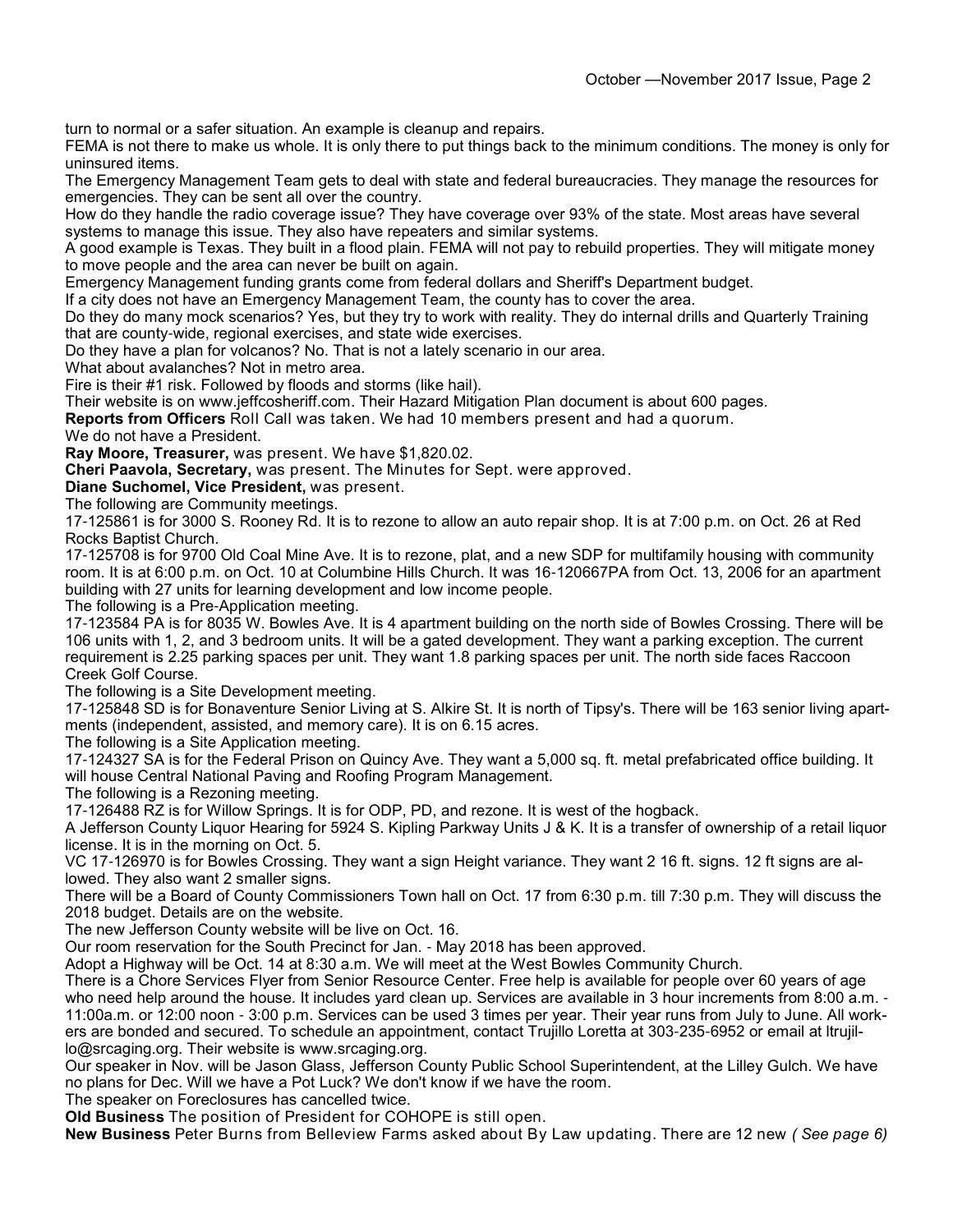# **THE BACKYARD**

# Columbine Hills News

**President's Corner** — I'm so glad it's October. Don't get me wrong . . . it's not that I like cold . . . it's just this time of year is perfect in my mind. We don't need the AC and we don't yet need the heaters. The grass has pretty much stopped growing so I don't need to mow. The gardening is done so I don't need to water etc. Fall is a time of calm for me – physically at least. Things ramp up at school so it all seems to break even in the end.

It seems like the neighborhood had a good time at the fall picnic. We provided hotdogs and drink to all and we had a time to chat with some of the local LEO's to see that they really are just decent people with a job I wouldn't want. Kids had a chance to romp around in the bouncy castle and we enjoyed the pies. Our next event offering is the late fall hayride from the shelter at the park. I've been guaranteed the hayride will indeed take place this year!

Note that for the next 6 months our board meetings will be held at St. Philip at 0900 on the second Saturday of the month. We really do like it when folks from the neighborhood come and share with us what's on your mind. I wish we could actually DO what you'd like us to do, but we try our best to do what we can to help. I've greatly enjoyed getting to know more of you. I've sat on the front porch of several of you as you've shared your story with me. I like that, it helps me to . . . Be the kind of neighbor you wish you had.— *Randy Montgomery, CHCA president, rmontgomery@frcs.org*

*From* **September Board Meeting** Meeting called to order at 9:11 a.m. September 9, 2017 at St Philip Church. Officers Present: Randy Montgomery, Don Hochhalter, Jennifer Gerdes, Pat Miller. Board Members: Ralph Miller. Community Members: None

Treasurers Report: Presented by Pat and Seconded by Jennifer

Old Business: Membership status – Pat – No new members

# **Columbine Knolls Voice**

*From* **Auust 8th 2017 Board Meeting** Meeting called to order at 7:07 pm In Attendance: Lee Woodbury, Skip Wilcox, Steve Hantelman, Judy Alliprandine, Birgit Whitelaw, Matt Hale, and Tony Tierney Guests: 7

**Public Comments:** Question about a PIPSA that was sent in and Skip said he just received it in the mail last Friday.

Tony talked about a voice mail we received regarding a property at 6337 West Geddes Drive holding a party last Saturday night. There were five police cars there because of a disturbance. There are 8 to 10 adults living at this house. Maybe we should contact the owner of the house about this nuisance. We need 5 or 6 neighbors to complain together about this rental house. This is a zoning violation and Jefferson County should be contacted.

McDonald's property on Coal Mine has a 20 year ban on other fast food restaurants built on that location.

Safeway lot will become a bare lot. No plans have been submitted to do anything with this lot.

Lights on football field – nothing in the county planning stage for setting up lights.

**Committee Reports: Membership** – Skip said we now have 323 HOA members.

Matt talked about HOA members abusing our Sponsor Discounts especially for Lapels Cleaners.

**Safety, Beautification, and Maintenance** Metal top was put on the Sheridan entrance tower. One of the guests volunteered to give the HOA some of the reflective vests worn by workers.

**Covenant Enforcement and Architectural Control** Working through violations and the PIPSA

**Special Events** August Pool Party on the 9th is our next HOA event. Free for HOA members. Some members bringing desserts.

**Treasurer's Report** Financials emailed prior to meeting to all board members

**NEW BUSINESS** Steve told the board about software changes regarding the HOA website and new costs for email accounts. Steve provided three options for using email accounts and needed the board to vote on which option to use for next year. Skip motions to go with one email account / Birgit seconds, all in favor.

Executive Session begins at 7:51 p.m. Executive Session ends at 8:16 p.m.

Lee motions to have our attorney take follow up action on the current covenant violation court case / Birgit seconds, all in Favor.

Board meeting adjourns at 8:27 p.m.

### **Columbine Knolls South II REVIEW**

*From* **President's Corner** Happy October everyone. We are in the season of cool, brisk mornings, vibrant colors in the landscape, pumpkin patches, apple pies, comfort food, football, costumes and trick or treating. I hope everyone is having a wonderful fall and enjoying some of the festivities of the season with friends and family. Remember lots of trick or treaters will be out and about in the neighborhood on Halloween, so please be extra cautious if you are out that even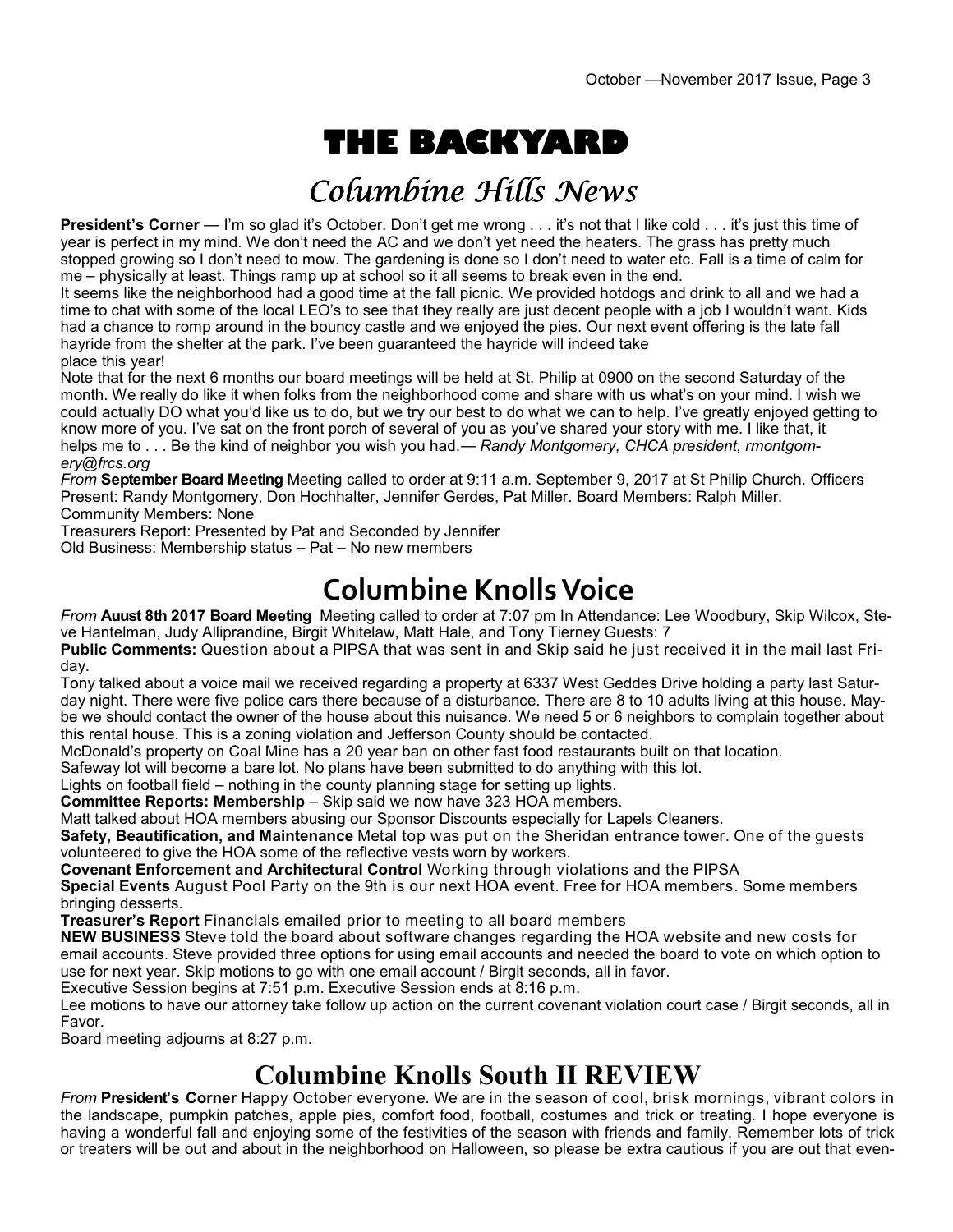ing. If you have kids or grandkids who will be trick or treating, make sure they have glow sticks or flashlights to be visible. For those staying in to hand out treats, enjoy all the different costumes and try not to eat too many sweats! Halloween is one of my favorite times of year in our neighborhood; with so many houses taking spirit with decorations, lots of families mingling with friends as they cross paths and visiting with their neighbors who are handing out treats, and I must say we have some of the most generous treats. There's always something special on every block!

Thank you to those who attended the September HOA Meeting. We had some good discussions and began some planning for 2018. One of the items discussed in the meeting for future planning was the survey being created by the social committee. Please take a moment to participate in the survey mentioned in this newsletter and being announced on NextDoor to help with planning future social activities for our community.

The next CKSII Board of Directors meeting will be Tuesday, November 14 at 7 pm in the Art Room at Coronado Elementary School. All homeowners are invited to attend, this is a great time for interested homeowners to meet neighbors, have questions answered, share ideas and get involved in your community. Also make sure your calendars are marked for the CKSII Annual Holiday Hayride on Sunday, December 3rd beginning at 6 pm in the Coronado School Parking lot. Santa says he'll be stopping by again this year! Hope to see you there! *Jennifer Blake, President CKSII HOA*

*From* **September 12th, 2017 meeting minutes**—President, Jennifer Blake called to order

the September 12, 2017 meeting of the HOA Board of Directors at 7:00 pm. Board members Jennifer Blake, Debbie Opperman, Bob Pellegrini, Larry Opperman, Bob Haberkorn, Pam Horiszny, and Robert Sudar were in attendance along with representatives of DARCO Property Management.

**Treasurer's Report**: Debbie reported the HOA currently has 338 members, of which, 102 are permanent members. Debbie and Pam presented a new format for the Treasurer's Report to the rest of the board. This new format makes it easier to identify what is truly in the budget for the fiscal year and what is dues collections that go towards the subsequent year's budget. Additionally, it more succinctly reflects the financial position of the HOA both current and for the anticipated year-end.

**Management Report:** Three inspections were conducted in August. Forty-nine notices were mailed to homeowners. The violations included: 4 campers stored in view, 3 trailers stored in view, 20 homes with trash containers stored in view, 4 dry grass, 1 lawn needs mowing, 17 weeds in lawn or rocks, 3 dead trees, 1 tree with broken limbs, and 2 with

poor driveway concrete. No violations were referred to the HOA attorney and there are no violations outstanding with the HOA's attorney. DARCO also reminded the Board that under the terms of our legal retainer, we are entitled to an annual visit by our attorney to a board meeting to answer questions or provide guidance.

**ACC Report:** Bob Pelligrini reported 15 requests and 12 approved with 3 in pending status. Applications were as follows: 2 for paint, 2 for doors, 2 for windows, 4 for sheds, and 1 for fence.

**Welcome Committee:** Jennifer Blake reported that the committee welcomed 10 of the 12 new families to the neighborhood on July 19. There will be one more delivery later this year.

**Landscape Committee:** Stephanie H. reported that she's been taking care of some of the simple weeding and dead heading and planted a couple new plants.

**Social Committee:** Jennifer reported that there is no additional news to report but that the social committee is still working to identify options for future neighborhood activities. They are planning to send out a survey, likely in the NextDoor environment to gather feedback on neighborhood opinions.

**Updates:** NextDoor Site – Currently 423 neighbors, 57% households participating. (Jennifer)

Upcoming Special Event Dates: December 3, 2017 – Holiday Hayride

Next Meeting Date: November 14th, in the Coronado Art Room.

The meeting was adjourned at 7:55 pm.

#### Columbine West Civic Association Newsletter

*From* **A Moment With The Board** The September 13th monthly meeting at Dutch Creek Elementary was attended by Officers/Board members and guests. A homeowner expressed her frustration with another neighbors inconsiderate parking habits and asked how the association might be able to help. The group offered some suggestions.

Committee members were asked this month to submit budget requests for review because the Annual Budget will be addressed at the October meeting.

\*News Flash\* The 1st Annual Easter Egg-hunt Event was presented for consideration. The budget review is a great time for community members to offer suggestions to help the current Board/ Officers make decisions concerning the 2018 calendar of events. Please try to drop by the October 11th CWCA monthly meeting. Also scheduled for the October meeting is a presentation by Ron Hopp, Director of FHPRD. Ron will give an overview of the current expenses and those that need to be addressed in the near future. The presentation covers how the District has shored up the budget within current budget constraints and how dollars from a potentially Passed Mil Levy will be utilized. Those of us in Columbine West have FHPRD amenities within our community, such as the Columbine West Pool & Park , the Dutch Creek Trail system and Victory Park, (ie Little Green Park). The playground at Dutch Creek Elementary was installed with matching funds from FHPRD and the ball field is maintained by them also. Please remember to lock up your cars, trucks and bicycles. Close your garage doors when you are not in visible sight too. Crimes of opportunity are on the rise. Remember that the JCSO Deputies asked neighbors to report any suspicious activity to the Tip Line phone #303-271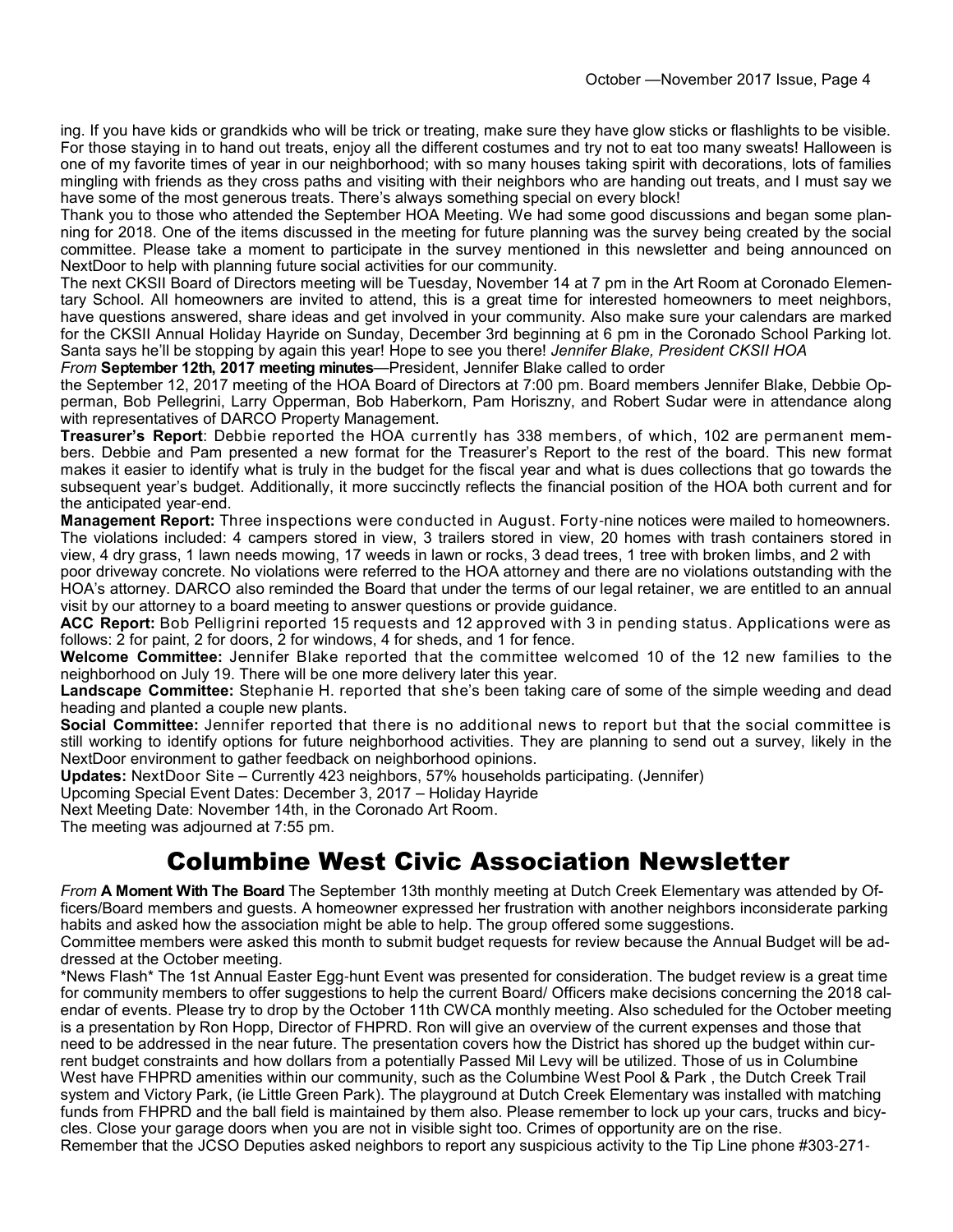5612, please be able to provide a description of the activity, along with license plate number, which is crucial.

A reminder that CWCA voted to eliminate the December monthly meeting, to give everyone a well deserved break and enjoy the holiday activities. This means that we will not have a Holiday Potluck, but will once again offer the Volunteer Appreciation Evening in January, after we ring in the New Year of 2018. If you have questions or any suggestion of ideas feel free to email CWCAtalk@gmail.com. Look forward to hearing from the community. Residents are encouraged to attend any monthly meeting.

#### The Leawood Rapporter

*From* **Leawood Civic Association Minutes August 8, 2017** Board Members Present: Paul O'Connor, Richard White, Rhonda Eveleth, Nancy Bock, Chip and Angela Langowski and Debby Baker.

Treasurer's Report – Richard presented the Treasurer's Report which included LCA current account balances, payments received and bills paid.

Leawood Annual Picnic, August 26th – Board discussed details to be sure that all things were already taken care of or are assigned. No one has contacted Board Members to offer their assistance with the picnic.

LCA Post Office Box – Debby will write up the Board Resolution stating which Board Members will hold the keys to the box and which Board Members can access the box. Board Members will sign the Resolution and Richard will take the Resolution to the Post Office. Hopefully this will resolve the issue with the Post Office and allow access to the box again. September Garage Sale – The Board agreed to the request by Kevin Ashton to cancel this years' fall garage sale. The resident participation has been low in the past few years. The Board will discuss in January whether to limit the garage sale to one per year.

*From* **Leawood Metropolitan Recreation and Park District Minutes September 13, 2017** The meeting was called to order at 6:34 pm at Leawood Elementary School by President Kyle Sargent. Members present were: Directors Donna Snyder/Treasurer, Debby Baker/Special Projects, Linda Smith/VP Secretary and Dave Padilla, Parks Manager.

**Public Comment/Correspondence** - Dave was contacted by a resident on Leawood Drive regarding concern of dead trees behind his house. The resident was told by the County the area belonged to the District, but we have no information as to ownership of the property. Linda has contacted Jefferson County Planning and Zoning for further information. As of the meeting, no call back from the County has been received. Linda will follow up and request the deed to this area. A birthday party at the Weaver Pavilion left a mess with chalk drawings all over the sidewalk and even on the tables, along with piles of chalk material and lots of trash. Dave washed tables and scrubbed the walk. Most people clean up after themselves, but we were amazed the adults would have left the mess that we found. At the same pavilion, there is graffiti on the backside of the stone structure that will need to be sandblasted. Dave tried the anti-graffiti product he has but is unable to remove it. If there is a resident that has sandblasting equipment that they would allow us to use, please let Dave know.

**Treasurer's Report –** Donna presented the Treasurer's Report. We have most of our property tax income. Additional ownership tax revenue is still coming in and Lottery funds have been estimated. The Colorado Department of Local Affairs informed us we have been chosen for a Certificate of Valuation audit related to our Conservation Trust funds. Donna will provide information needed. Invoices for the month include: Weston for September landscaping services, doggie bag vendor, United Site Services (port-a-potties), Denver Water, Waste Management, Xcel, Swingle Tree for weed spraying at Tract T, Weaver and Kendall parks, DBC for supplies, an additional invoice from Weston for an extra cutting at Leawood Park before the LCA picnic, deposit to RPM Motorsports for a new ATV, Dave's invoice and reimbursement to petty cash. Linda moved the Treasurer's report be received and bills paid. Debby seconded and the motion passed unanimously.

**Parks Manager Report** – Dave said we again have someone dumping yard waste in our dumpster at Sheridan. We have been accessed extra charges in the past for waste that was not put in the dumpster. Reminder again, this is not a public dumpster.

Weston Landscaping came in to perform their regular mowing and an extra mowing in Leawood Park for the picnic. A number of irrigation repairs have been made. Doggie bag holders were inspected and replenished. Dave dug out a channel for the water to drain from the storm drain toward the creek. The small cross-over wood timbers are too low which causes mud and silt buildup at Raccoon Park. Dave trimmed all bushes along the path from the small wood bridge upstream toward Fair Drive and trees upstream along the same path. We discussed the 4x4 spacers along the path at Raccoon Creek that allows weeds to pop up. These need to be replaced as soon as Dave can do it. Bushes along the walk at Weaver Park near the soccer field were trimmed since they were sticking out onto the sidewalk. Swingle Tree sprayed for weeds at Kendall, Weaver and Tract T. We will need to replace the Purple Robe tree near the New Bridge in Weaver Park. This is the second Purple Robe tree that has been lost so the replacement tree will be a different type.

**NEW BUSINESS 2018 Property and Liability Insurance** - Linda received a request to update our coverage and a form for Designation of Member representation. Donna gave Linda updated information and Linda will send that to the Colorado Special District Pool Administrator.

2018 budget - The budget process will begin at the October meeting. Linda will send the public notice info to the Colum-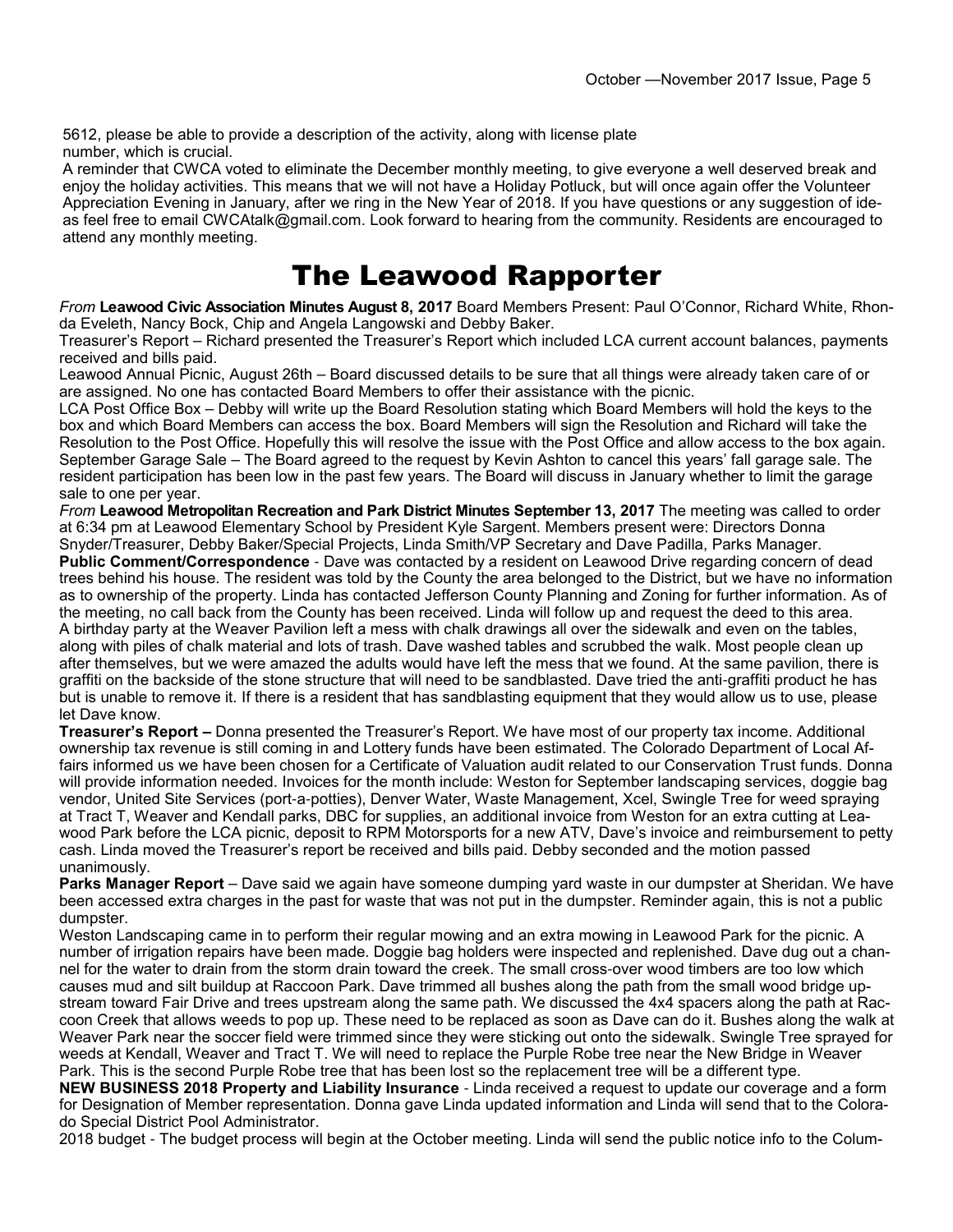bine Courier. The budget will be approved at the December meeting along with setting the mil levy.

**OLD BUSINESS** Review of field leases - South Jeffco Sports is using the baseball field at Leawood Park and Front Range Christian School is using the soccer field at Weaver Park. No issues have been reported so far. 2017 Projects - No update.

The meeting was adjourned 7:25 PM.—*Linda T. Smith, Director, Vice President and Secretary*

*From* **Leawood Civic Association Minutes of September 6th, 2017** Board Members Present: Paul O'Connor, Richard White, Rhonda Eveleth, Chip and Angela Langowski.

**Treasurer's Report -** Richard presented the Treasurer's Report, which included LCA current account balances, payments received, and bills paid.

**Leawood Annual Picnic -** There was a good turnout for the picnic. Rhonda suggested that the LCA Board provide information about the picnic and parade to Leawood Elementary two weeks before next year's picnic so that they can notify their students and parents via Friday folders. Picnic should also be extended to 4:00 p.m. and the picnic signs changed to reflect new time. The LCA would like to thank Linda Smith, Dave Padilla Leawood Parks Manager and the volunteers who helped set up and clean up after the picnic. We could not have done it without you.

#### Woodbourne

*From* **Notes From the Annual Homeowners Meeting** The August Board meeting was held on August 30, 2017. Because of the late meeting, we were unable to provide specifics from the Board meeting in the September newsletter. The September Board meeting was cancelled. Here is an update on recent Board activity.

It's hard to believe that fall has crept up on us. The pool is closed and Halloween is just a few weeks away. Please remember to watch out for the kids walking around our neighborhood as they go to and from school. Also, be aware on Halloween for the trick or treaters running around the neighborhood.

At the August Board meeting the Board met with representatives from our trash contractor, Waste Connections. We had a heart-to-heart about the glaring failures of the last two years' large item pick-up. Since we have a five-year contract with them, we could have terminated that contract based upon these failures. The Board voted to retain Waste Connections for the final year of the contract. The Board had to balance those shortcomings with the good job that has been done with the week-to-week trash collection. Waste Connections has offered Woodbourne incentives if we sign another five-year contract with them. The Board will be discussing this in depth before we will agree to sign another contract. Stay yuned for further updates on this.

You may have noticed that we have hung additional signs on the tennis courts. Over the past two years, we have had more issues with individuals climbing the tennis court fence to get in to the courts. This represents an unnecessary risk since every home in Woodbourne gets a key fob that provides access to the tennis courts. While we would rather have not posted the new signs, it was apparent that the reminder was needed.

We have an opening for a volunteer on our ACC committee. The committee usually has three members and we just had one leave due to personal commitments. The committee business is conducted entirely by email and it is a critical service to our neighborhood. If you are interested, please contact Sommer Wall at woodbourne.2013s@hotmail.com or Litha Spies at lspies@msihoa.com, or myself at james\_m@woodbournehoa. org.—*James Meyer, President*

state laws that need to be addressed. **Announcements** None. We adjourned at 7:50 p.m..—*Cheri Paavola, Secretary*



Cohope Trash cleanup on Oct 14 Anyone lose a Thunderbird hub cap?

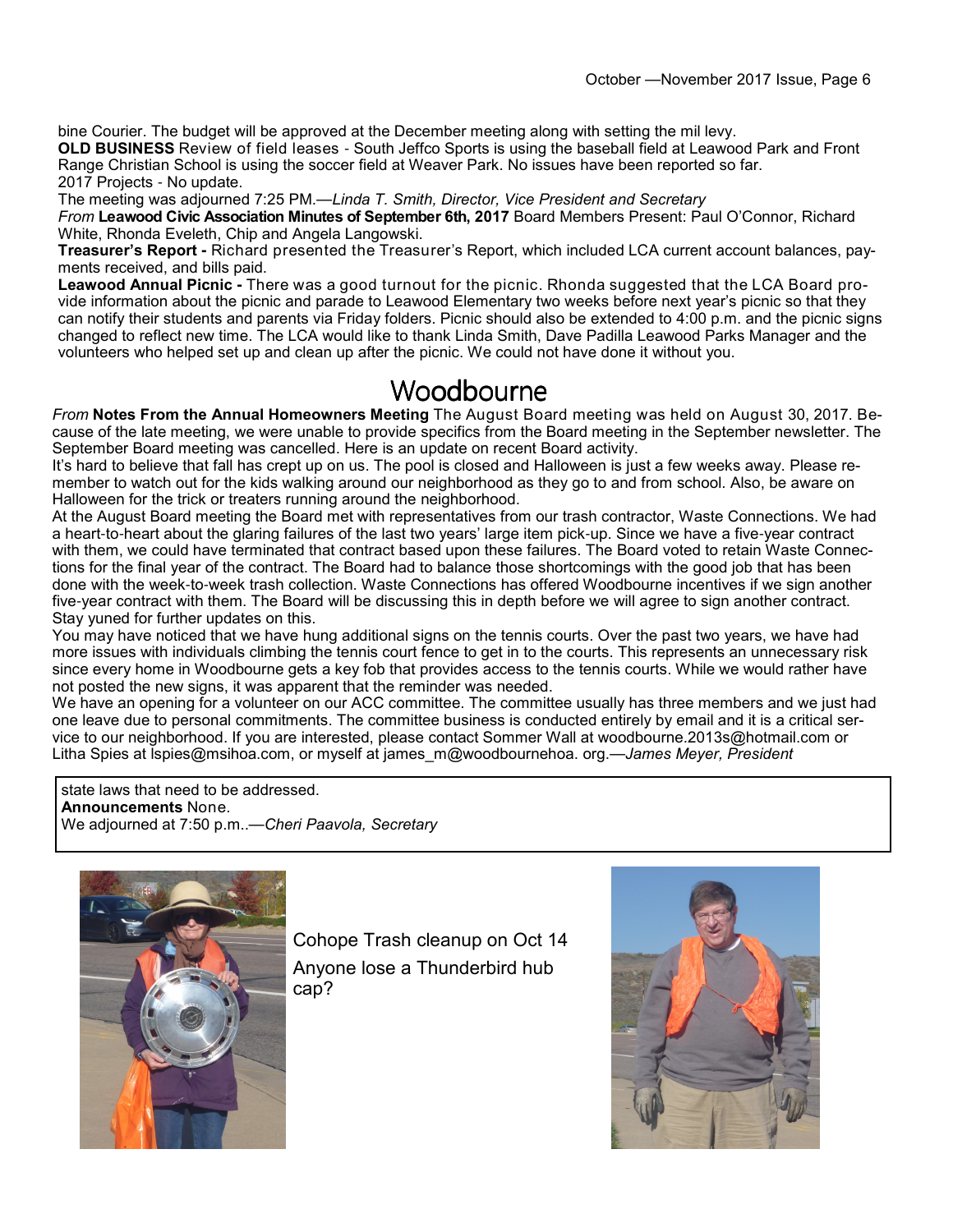**Jeffco Public Schools—On the Issues—From Superintendent Ron Glass** Moving on Up: 6th Graders Head to Middle School—In my conversations around Jeffco, I have heard a lot of questions about the transition of 6th graders to middle schools. Specifically, the questions have focused on why Jeffco decided to make this shift, what the total cost of the shift will be, and how our students with special needs will be supported in the transition. In this edition of On the Issues, we'll address these questions.

In Jeffco, we have a variety of grade configurations. Some communities transitioned to a 6-8 grade model years ago. Others use a K-8 and 9-12 model or a K-6 and 7-12 configuration, and some are organized in K-6 elementary, 7-8 middle school, and 9-12 high school.

Last school year, the decision was made to shift to an instructional model where the majority of our 6th grade students will attend 6-8 grade middle schools, which is the most common configuration nationally. Across the U.S., 75 percent of 6th grade students attend a middle school and surrounding Colorado school districts also use this model. There is no national movement to move 6th grade students back to elementary school.

Committees of Jeffco staff and parents at our middle schools have planned community events to inform and support students and families with this transition. We also have 6th grade transition information for families on our website.

**Why did Jeffco decide to make this shift?** First and foremost, we want to provide more options and services for our kids! This model strengthens our schools' abilities to customize student learning experiences. More 6th graders will now have the opportunity to take accelerated classes and pursue interests through expanded elective opportunities. An additional year in middle school also helps us build strong school communities. Rather than transitioning in one year and out the next, three years in middle school allows relationships to form, the staff to get to know students and families, and the students to get to know each other.

Finally, our facilities played a key role in this decision. Speaking generally about Jeffco, our middle schools are under capacity, and many of our elementary schools are over capacity. This transition will move students out of over 100 temporary buildings and into schools.

**How much is this transition going to cost?** In all, we are expecting a total cost of less (possibly much less) than \$32 million. To date, the Board of Education has allocated \$14.5 million in funding for additions to Drake and Dunstan Middle Schools. Jeffco Public Schools also planned for potential additional costs, and reserved an additional \$2 million to cover any incidental expenses from the annual capital transfer (a fund for building and facilities needs).

It is possible additional funding needs may arise as we work to complete the transition district-wide. For example, additional classroom space may be needed at Summit Ridge, Ken Caryl, and Creighton Middle Schools. The estimated cost for additions to all three schools is \$15.5 million. The Board of Education has not yet approved these additions.

The 6th grade transition will create some ongoing savings for Jeffco, as well. Specifically, the decommissioning or elimination of temporary classrooms can save \$650,000 annually in ongoing maintenance and operations cost.

Will students with special needs be supported in the transition? Yes! The vast majority of students with special needs will receive services in their middle school, just as they did in their elementary school.

Some of our students with more intensive special needs attend schools that host special programs called "centers" with specialized supports. Each year, in partnership with families, we analyze student learning needs to ensure the appropriate supports are in place. This transition will not change these important practices.

**The big question…and next steps!** And the answer to what everyone has been wondering - yes, 6th graders will still go to our Outdoor Lab Schools! We know Jeffco families, students, and staff value this great experience and 6th graders will absolutely get to continue this important Jeffco tradition.

I encourage parents and students to take advantage of opportunities to learn about their middle school by attending open house events and parent meetings at the elementary and middle schools. Your school's principal is also a good source for information. Certainly, there are logistical issues to manage with this change – but the shift will offer exciting opportunities for our students, and we feel this brings great new options for Jeffco kids.

Check out the Parents' Guide to 6th Grade Transition here. (https://www.youtube.com/watch?v=fSrsmDYXccQ) There was a presentation made to the Board of Education Oct. 19 on the 6th Grade Move-Up. The meeting was streamed live; the 1-hour mark is where the 6th grade move-up discussion begins.

Jeffco students, parents, families, staff, and community members may engage with Dr. Glass via Twitter @COJasonGlass and through his blog, https://advancejeffco.blog/. *From Jeffco Public Schools email* 

**BEHIND the BADGE** by Sherriff Jeff Shrader— By focusing on the strength of Jefferson County we designed a new website with our citizens' needs at the forefront. Data and analytics told us what you access most and the new website was built to get you the information you need quickly. Yes, our new website more vividly represents the Sheriff's Office, but also is confirmation of our vision: for Jefferson County to be a safe place for all people to live, learn, work and play.

**Easier to Contact Your Sheriff's Office** With new fillable forms you can use to submit questions or requests, but that is just the beginning.

**Works on Any Device** More than 48 percent of our users access our website on a mo-